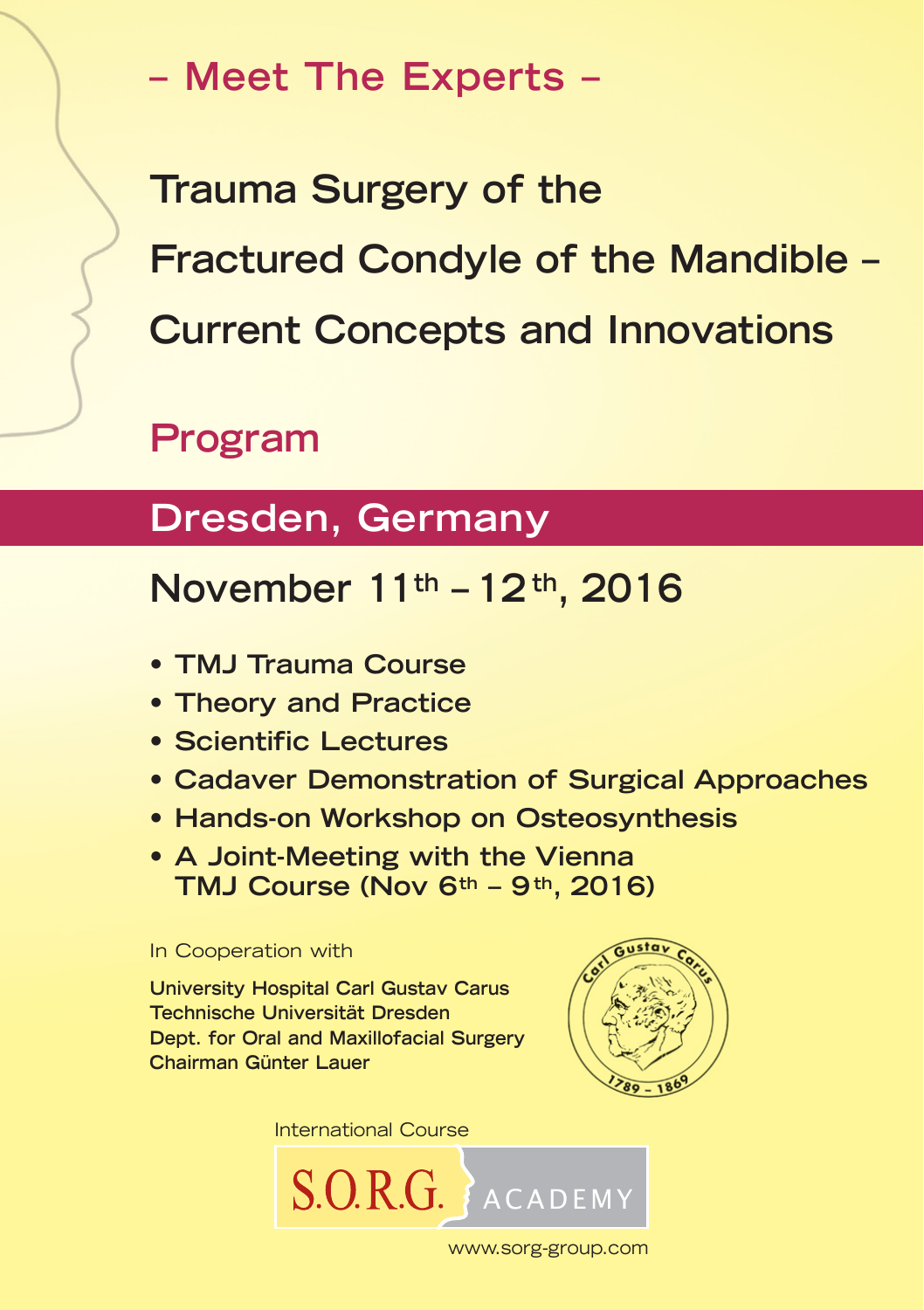# **TMJ Trauma Course Dresden**



## **Course Chairman**

**Günter Lauer**, Dresden, Germany

### **Faculty**

**Ruud Bos,** Groningen, The Netherlands **Jan de Lange,** Amsterdam, The Netherlands **Dominik Haim,** Dresden, Germany **Henry Leonhardt**, Dresden, Germany **Niall McLeod,** Oxford, UK **Christophe Meyer,** Besançon, France

**Andreas Neff,** Marburg/Gießen, Germany **Alexander Nowak,** Dresden, Germany **Wolfgang Puelacher,** Innsbruck, Austria **Matthias Schneider,** Dresden, Germany **Rudolf Seemann,** Vienna, Austria **Pit Voss,** Freiburg, Germany

### **Who should attend**

This course is designed for surgical specialists beginning their career in TMJ and mandibular condylar process traumatology, as well as for experienced surgeons wishing to refine their surgical skills. Despite of the differentiation between open vs. closed reduction, the participants will gain a practical insight of the most important access procedures to condylar process fractures and the most important types of osteosynthesis.

## **Course Aim**

- Detailed knowledge on the functional anatomy of the TMJ
- Discussion of current concepts on mandibular condylar process traumatology
- Demonstration of important approaches on cadavers including video transmission
- Hands-on repetition and discussion of the most important accesses in the Institute of Anatomy

## **Course Language**

English, no simultaneous translation will be offered.

## **EACMFS Accreditation**

This course is pending for CME credit points.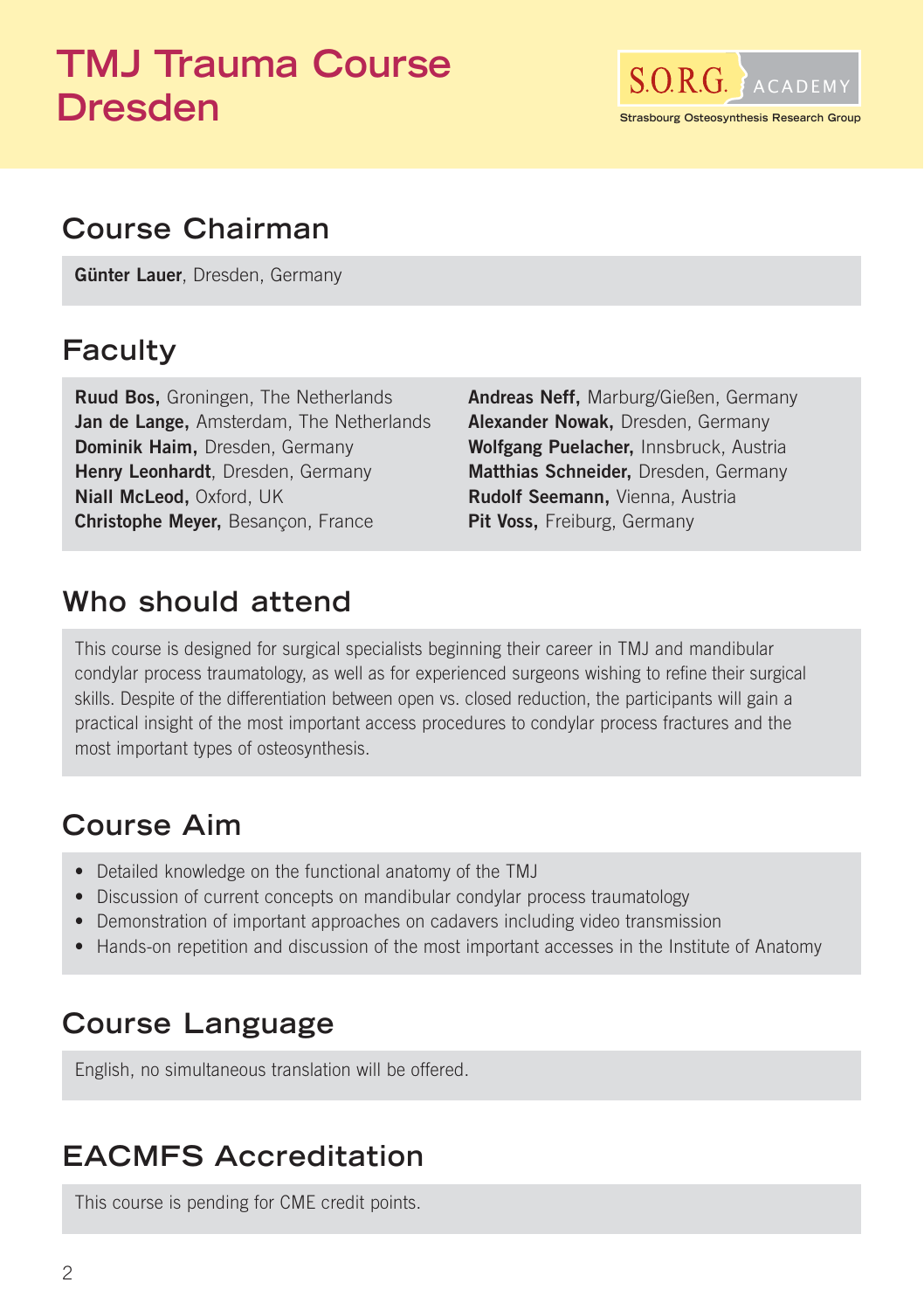# **TMJ Trauma Course Dresden**



## **Participation Fee**

€ **890.– for surgeons** (incl. VAT)

€ **690.– for surgeons in training** (incl. VAT)

## **Package Price Vienna / Dresden**

If you register for the Vienna and the Dresden course we offer you the following package price:

|                                      | <b>Surgeons</b>    | <b>Surgeons in Training</b> |
|--------------------------------------|--------------------|-----------------------------|
| Vienna workshop attendance + Dresden | $\epsilon$ 2.490.- | $∈ 1.990-$                  |
| Vienna theory only + Dresden         | $∈ 1.790-$         | $\epsilon$ 1.490.-          |

## **Program and Course Venue**

**Friday, November 11th, 2016** 

**07:30 – 08:30** Registration **08:30 – 19:00** Scientific lectures

### **Course Venue**

Swissôtel Dresden am Schloss Schlossstraße 42

01067 Dresden Tel. 0351-50 120-0 Swissôtel has reserved a room contingent specifically for this course. Single room advantage: € 129.– / Double room advantage: € 149.– incl. breakfast. Please indicate, if you want to make use of this room offer.

### Saturday, November 12<sup>th</sup>, 2016

**08:00 – 18:30** Dissection approach demonstration (cadaver) with video transmission (Seminar rooms 1st floor) Cadaver demonstration (preparation room) Osteosynthesis workshop (seminar rooms 1st floor)

### **Course Venue**

University Hospital Dresden Medical Theoretical Centre (MTZ, House 91) Institute of Anatomy Fiedlerstraße 42 01307 Dresden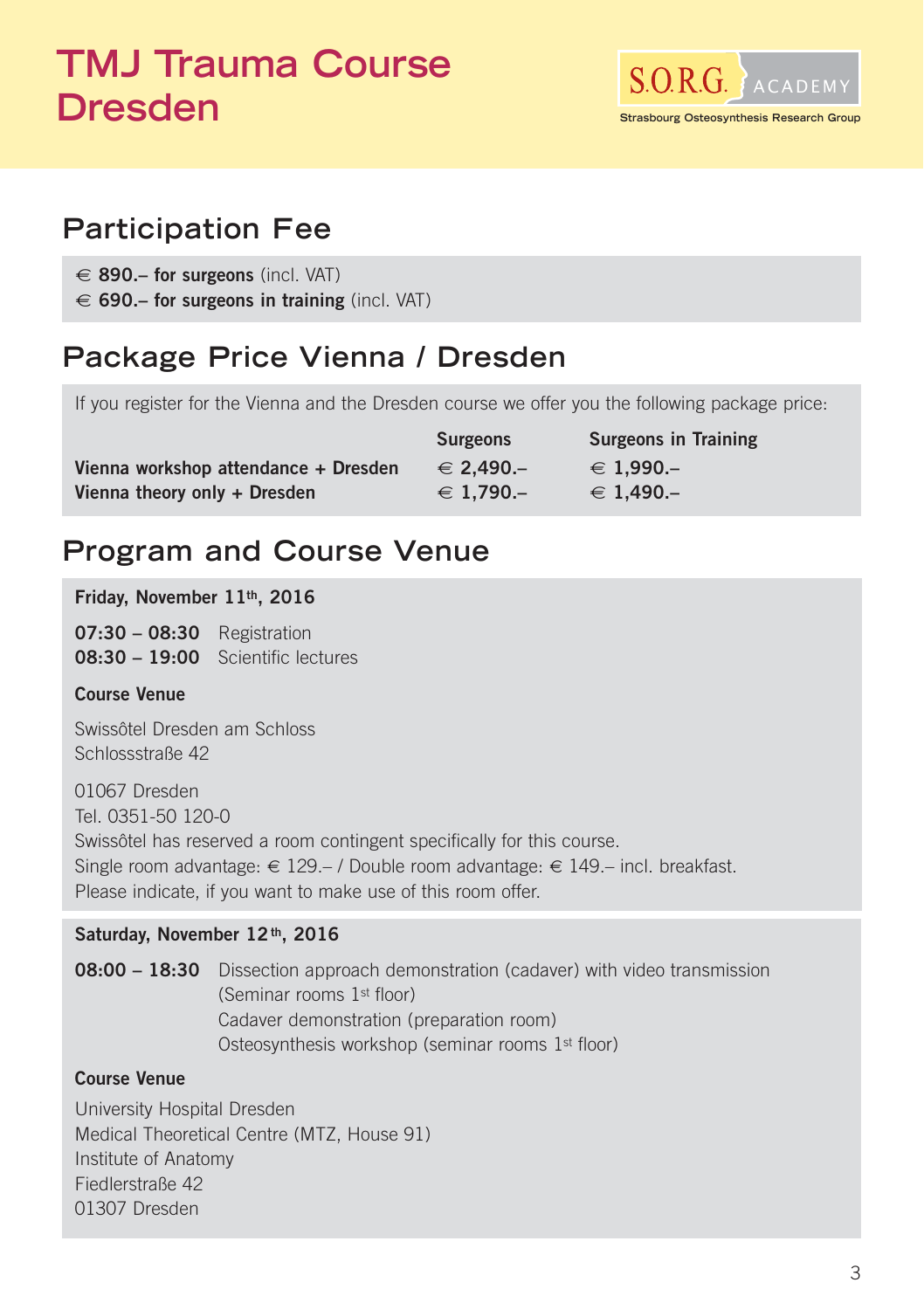# **TMJ Trauma Course Program**



### **1st Day**

Swissôtel Dresden am Schloss, Schlossstraße 42, 01067 Dresden Friday, November 11th, 2016

| 07:30<br>$08:30 - 08:35$                                                                  | Registration<br>Welcome and introduction                                                                                                                                                                                                                                                                                                                                                                     | Lauer                                                                             |
|-------------------------------------------------------------------------------------------|--------------------------------------------------------------------------------------------------------------------------------------------------------------------------------------------------------------------------------------------------------------------------------------------------------------------------------------------------------------------------------------------------------------|-----------------------------------------------------------------------------------|
| $08:35 - 09:30$<br>$09:30 - 10:00$                                                        | Anatomy and biomechanics of the condyle<br>Anatomical levels and classifications in condylar fractures                                                                                                                                                                                                                                                                                                       | <b>Meyer</b><br>Lauer                                                             |
| $10:00 - 10:30$                                                                           | <b>Coffee Break</b>                                                                                                                                                                                                                                                                                                                                                                                          |                                                                                   |
| $10:30 - 10:45$<br>$10:45 - 11:15$<br>$11:15 - 11:45$                                     | Imaging of condylar fractures<br>Closed treatment of condylar fractures: a systematic review<br>Surgical treatment of condylar fractures:<br>The Dresden Multicenter Study                                                                                                                                                                                                                                   | Haim<br>de Lange<br><b>Schneider</b>                                              |
| 11:45 - 13:00                                                                             | Lunch                                                                                                                                                                                                                                                                                                                                                                                                        |                                                                                   |
| $13:00 - 13:40$<br>$13:40 - 14:10$<br>$14:10 - 14:40$<br>14:40 - 15:20<br>$15:20 - 15:50$ | Condyle base/neck fractures: surgical approaches and osteosynthesis<br>Intraoral / transbuccal approach<br>Rhombus plate osteosynthesis<br>Intraoral endoscopically-assisted approach<br>Retromandibular / transparotideal approach<br>High submandibular / periangular approach<br>Trapezoid plate osteosynthesis<br>Radiological and clinical data on mini plate osteosynthesis -<br>The Vienna Experience | Lauer, Nowak<br><b>Voss</b><br><b>Puelacher</b><br><b>Meyer</b><br><b>Seemann</b> |
| 15:50 - 16:30                                                                             | <b>Coffee Break</b>                                                                                                                                                                                                                                                                                                                                                                                          |                                                                                   |
| $16:30 - 17:00$                                                                           | Condyle head fractures: surgical approaches and osteosynthesis<br>Preauricular approach                                                                                                                                                                                                                                                                                                                      |                                                                                   |
| 17:00 - 17:30                                                                             | Resorbable pin osteosynthesis<br>Auricular approach                                                                                                                                                                                                                                                                                                                                                          | <b>McLeod</b>                                                                     |
| $17:30 - 18:10$                                                                           | HBS screw osteosynthesis<br>Retroauricular approach                                                                                                                                                                                                                                                                                                                                                          | <b>Leonhardt</b>                                                                  |
|                                                                                           | Screw versus plate osteosynthesis                                                                                                                                                                                                                                                                                                                                                                            | <b>Neff</b>                                                                       |

Continuation page 5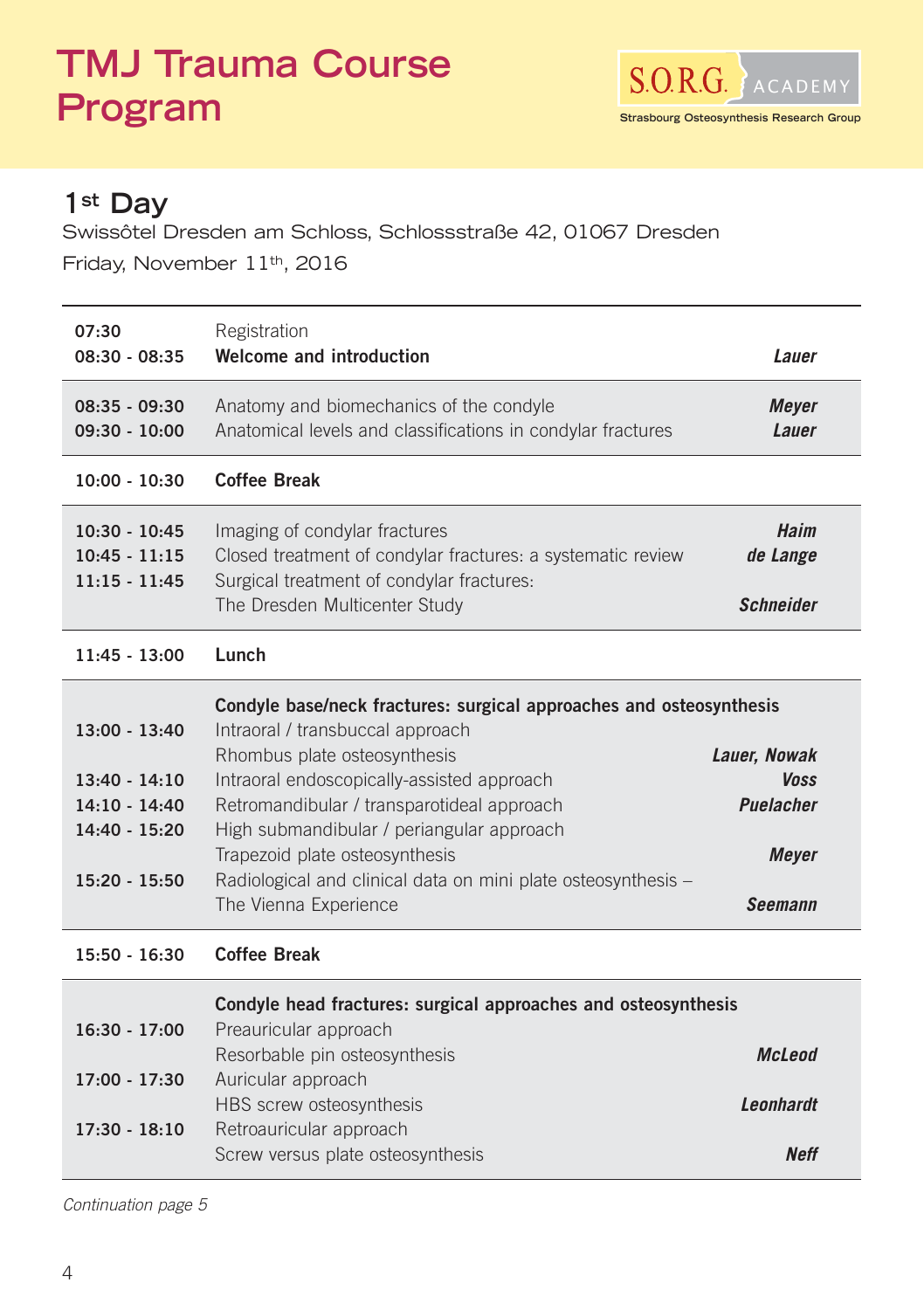# **TMJ Trauma Course Program**



| $18:10 - 18:35$ | Condylar fractures in children -<br>Conservative or operative therapy           | <b>Puelacher</b> |
|-----------------|---------------------------------------------------------------------------------|------------------|
| $18:35 - 19:00$ | Post-traumatic malocclusion<br>What does literature recommend!?<br>End of day 1 | Bos              |

### **Participant Dinner**

### **2 nd Day**

Medical Theoretical Centre, Institute of Anatomy First Floor Seminar Room 4, House 91, Fiedler-Str. 42, 01307 Dresden Saturday, November 12th, 2016

 **Dissection approach demonstration (cadaver) with video transmission 08:00 - 09:00** Intraoral approach endoscopically assisted *Lauer* **09:00 - 10:00** High submandibular / periangular approach *Meyer* **10:00 - 11:00** Retromandibular approach *Puelacher* **11:00 - 12:00** Preauricular approach *McLeod* **12:00 - 12:30** Auricular approach *Leonhardt* **12:30 - 13:30** Retroauricular approach *Neff*

**13:30 - 14.30 Lunch**

| $14:30 - 18:30$<br>$14:30 - 18:30$ | Demonstration and workshop in small groups:<br>- Dissection demonstration<br>- Osteosynthesis workshop<br>Demonstration of cadaver dissection in small groups<br>Hands-on workshop with osteosynthesis in small groups<br>Condylar head: HBS screw, SonicWeld pin<br>Condylar base: endoscope-assisted intraoral approach |              |
|------------------------------------|---------------------------------------------------------------------------------------------------------------------------------------------------------------------------------------------------------------------------------------------------------------------------------------------------------------------------|--------------|
| 18:30                              | and plate osteosynthesis<br>Discussion and closing statements<br>Distribution of certificates<br>End of the course                                                                                                                                                                                                        | <i>Lauer</i> |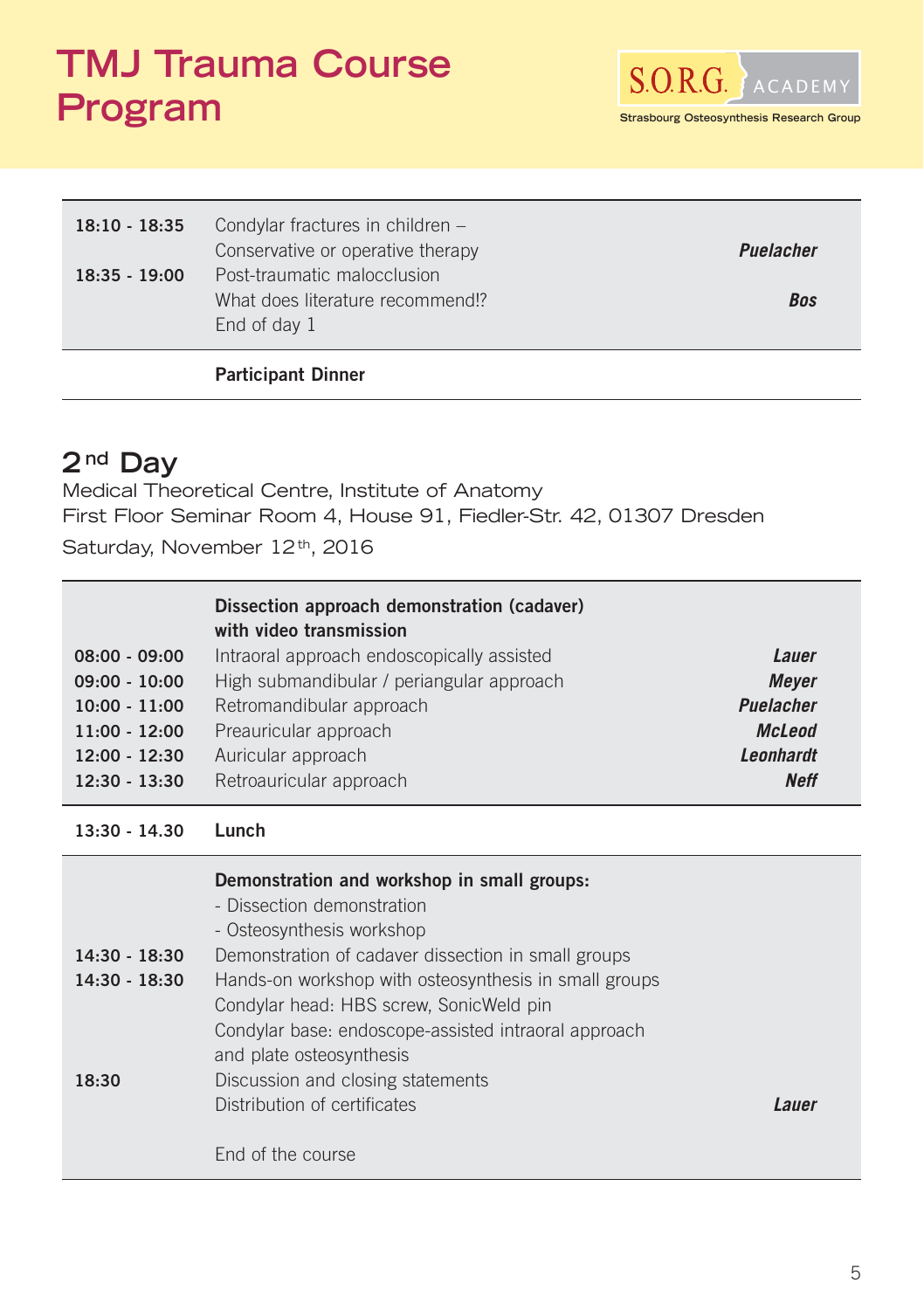# **TMJ Course General Information**



## **Transfer Dresden /Vienna**

Dresden is a major destination situated in the east of Germany with full access to all major airports, railway and motorway connections.

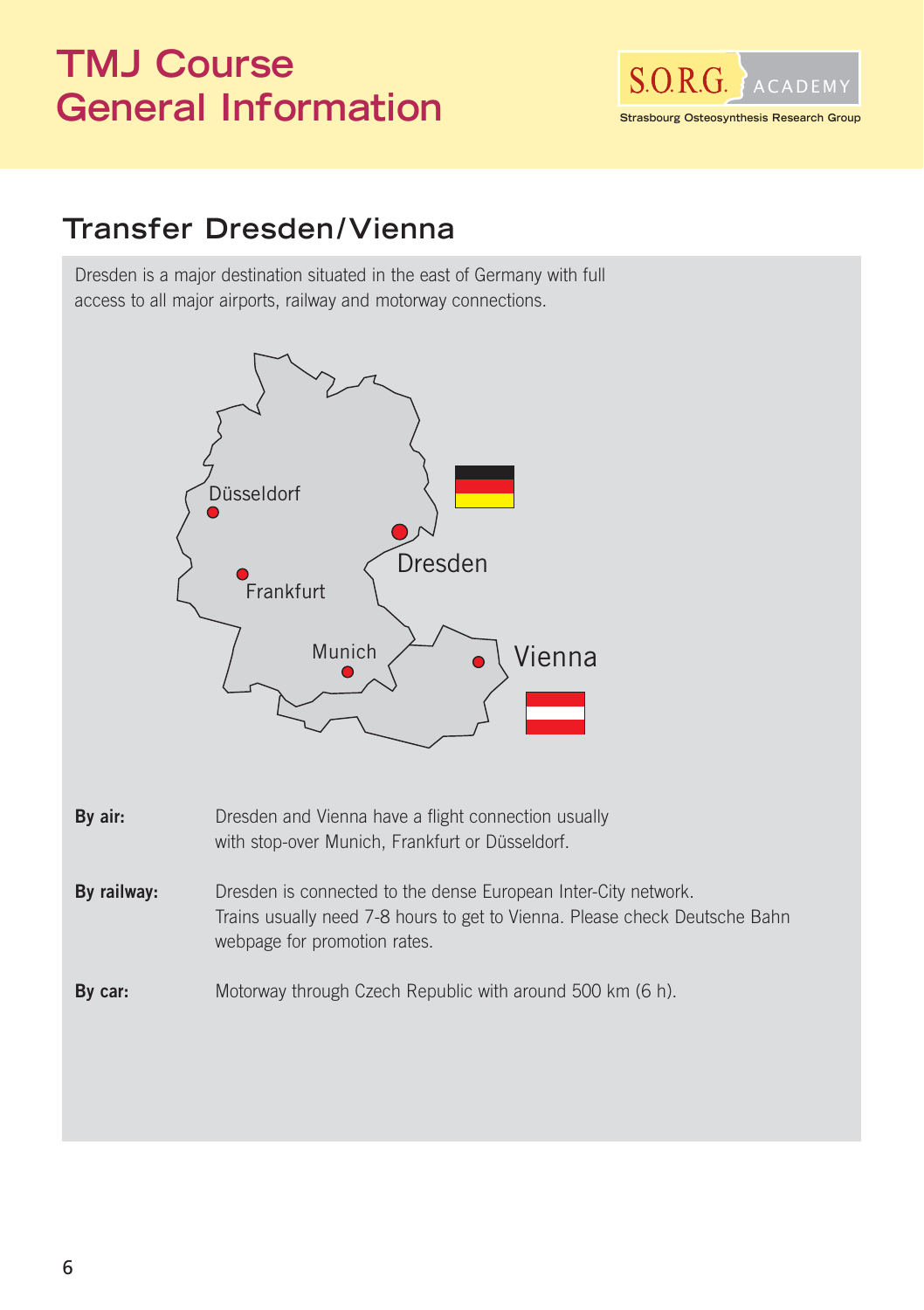# **TMJ Course**  General Information **Strasbourg Osteosynthesis Research**



## **Registration and Information**

Gebrueder Martin GmbH & Co. KG KLS Martin Platz 1 78532 Tuttlingen/Germany

Phone: + 49 (0) 7461 / 706-216 Fax:  $+49(0)$  7461 / 706-350 info@sorg-group.com www.sorg-group.com

**Please register via registration form or online: www.sorg-group.com**

## **Cancellation Policy**

#### **Cancellation by course organizer:**

- The course organizer reserves the right to cancel an event due to low enrollment or other circumstances which would make the course non-viable.
- If the organizer cancels a course, registrants will be offered a full refund of registration fees.
- Should circumstances arise that result in postponement of a course, the organizer has the right to either issue a full refund or transfer registration to the same event at the new, future date.

### **Registration cancellation by participant:**

- The deadline to receive a refund for your registration is 21 business days before the course.
- Registration cancellations received prior to the deadline may be eligible to receive a refund less a service fee of  $\in$  100. -.
- Cancellations received after the stated deadline will not be eligible for a refund.
- Refunds will not be available for registrants who choose not to attend the course.
- Cancellations will be accepted in writing only and must be received by the stated cancellation deadline. When writing your cancellation please include the details of your credit card or bank details (SWIFT / IBAN).

 $\overline{a}$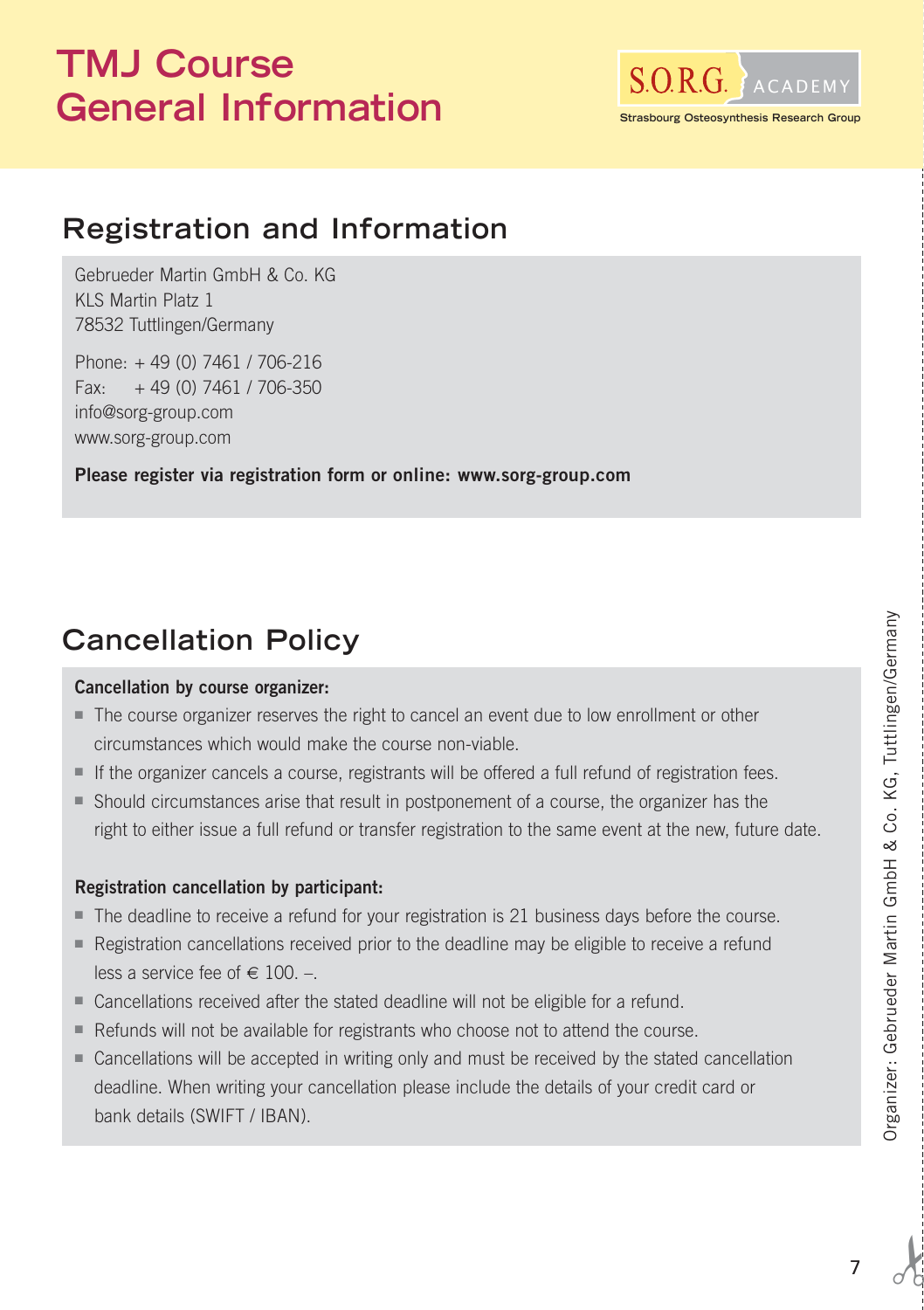# **Registration Form**

### **for the TMJ Trauma Course, Dresden**

| To be sent to:                 | E-Mail: info@sorg-group.com |  |
|--------------------------------|-----------------------------|--|
| Gebrueder Martin GmbH & Co. KG | Fax No. +49 (0)7461 706-350 |  |
| KI S Martin Platz 1            |                             |  |
| 78532 Tuttlingen/Germany       |                             |  |

### **Please enter your personal details:**

l<br>|<br>|

| Title                                            |  |                 |                      |
|--------------------------------------------------|--|-----------------|----------------------|
| Name, Surname                                    |  |                 |                      |
| Hospital                                         |  |                 |                      |
| <b>Street</b>                                    |  |                 |                      |
| Zip-Code / City / Country                        |  |                 |                      |
| Phone                                            |  |                 |                      |
| Mobile-phone                                     |  |                 |                      |
| Fax                                              |  |                 |                      |
| E-Mail                                           |  |                 |                      |
|                                                  |  |                 |                      |
| Course participation fee:                        |  |                 |                      |
| Surgeons (incl. VAT)                             |  | € 890.–         |                      |
| Surgeons in training (incl. VAT)                 |  | € 690.-         |                      |
|                                                  |  |                 |                      |
| Package Price Vienna / Dresden                   |  | <b>Surgeons</b> | Surgeons in training |
| Vienna workshop attendance + Dresden (incl. VAT) |  | € 2,490.–       | ∈ 1,990.–            |
| Vienna theory only + Dresden (incl. VAT)         |  | $∈ 1,790-$      | ∈ 1,490.–            |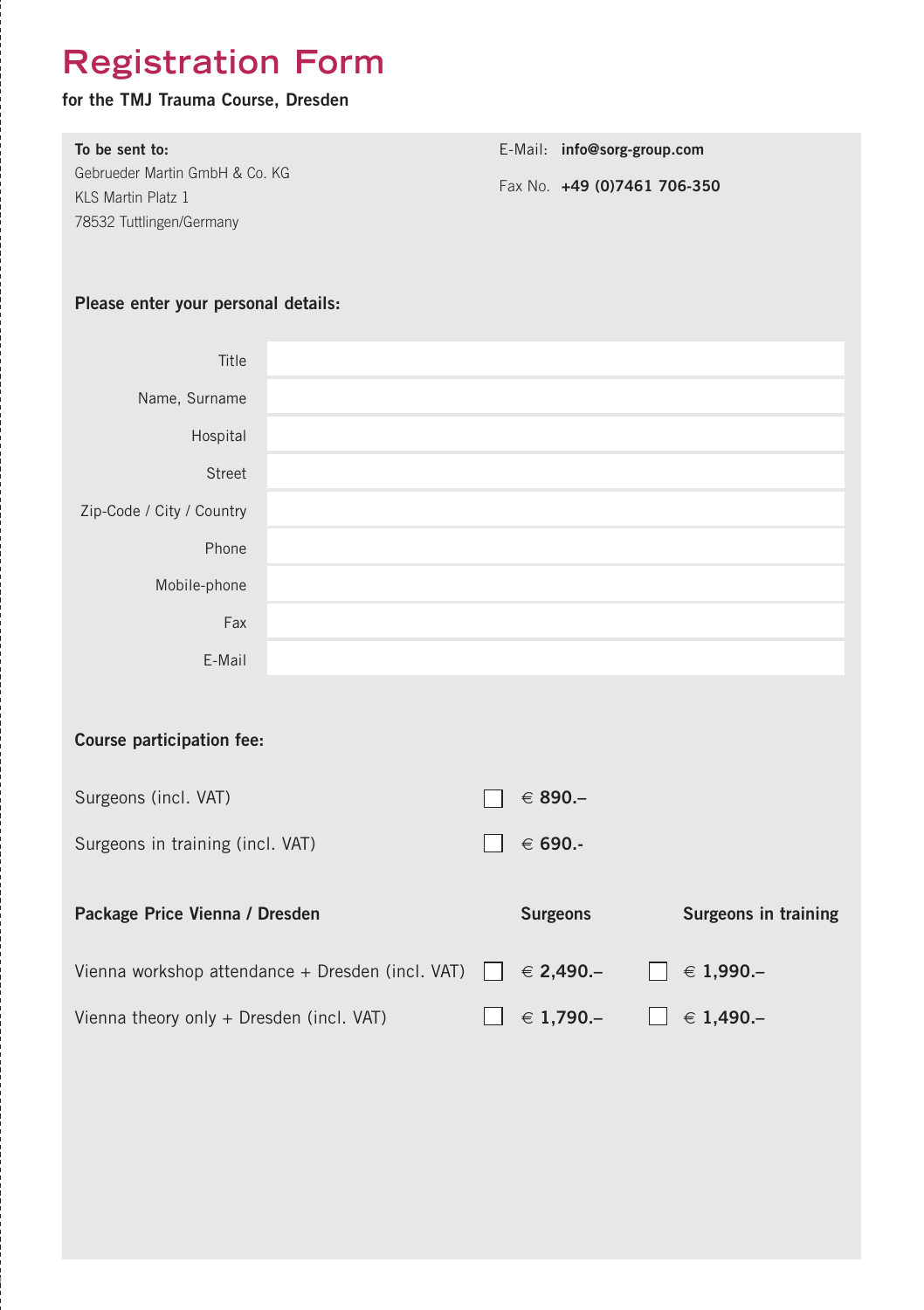### **For all participants from the EU**

Verification of entrepreneurial status according to council directive 2008/8/EC Please tick your corresponding category:  $\Box$  Private individual (employee in a practice/hospital)  $\Box$  Entrepreneur/trader (owner of a practice/hospital) (Please provide an extract from the commercial register or entrepreneurial status issued by your tax office.) Employee and entrepreneur (owner of a practice/hospital **and** employee in a practice/hospital) **Payment** Please indicate "**TMJ Course, Dresden 2016**" **by Bank Transfer**  Bank: Kreissparkasse Tuttlingen Account No.: 10234 Bank Code: 643 500 70 IBAN: DE 15 6435 0070 0000 0102 34 BIC: SOLADE S1 TUT **by Credit Card** □ Visa MasterCard Card Holder:  $Card No.:$   $\Box = \Box = \Box = \Box = \Box = \Box = \Box$ Expiration Date:  $\Box / \Box$ Signature:

Please note that your attendance to the course can only be reserved after the complete receipt of the payment. This registration form is subject to our general note for registration and our cancellation policy, which will be forwarded to you upon request.